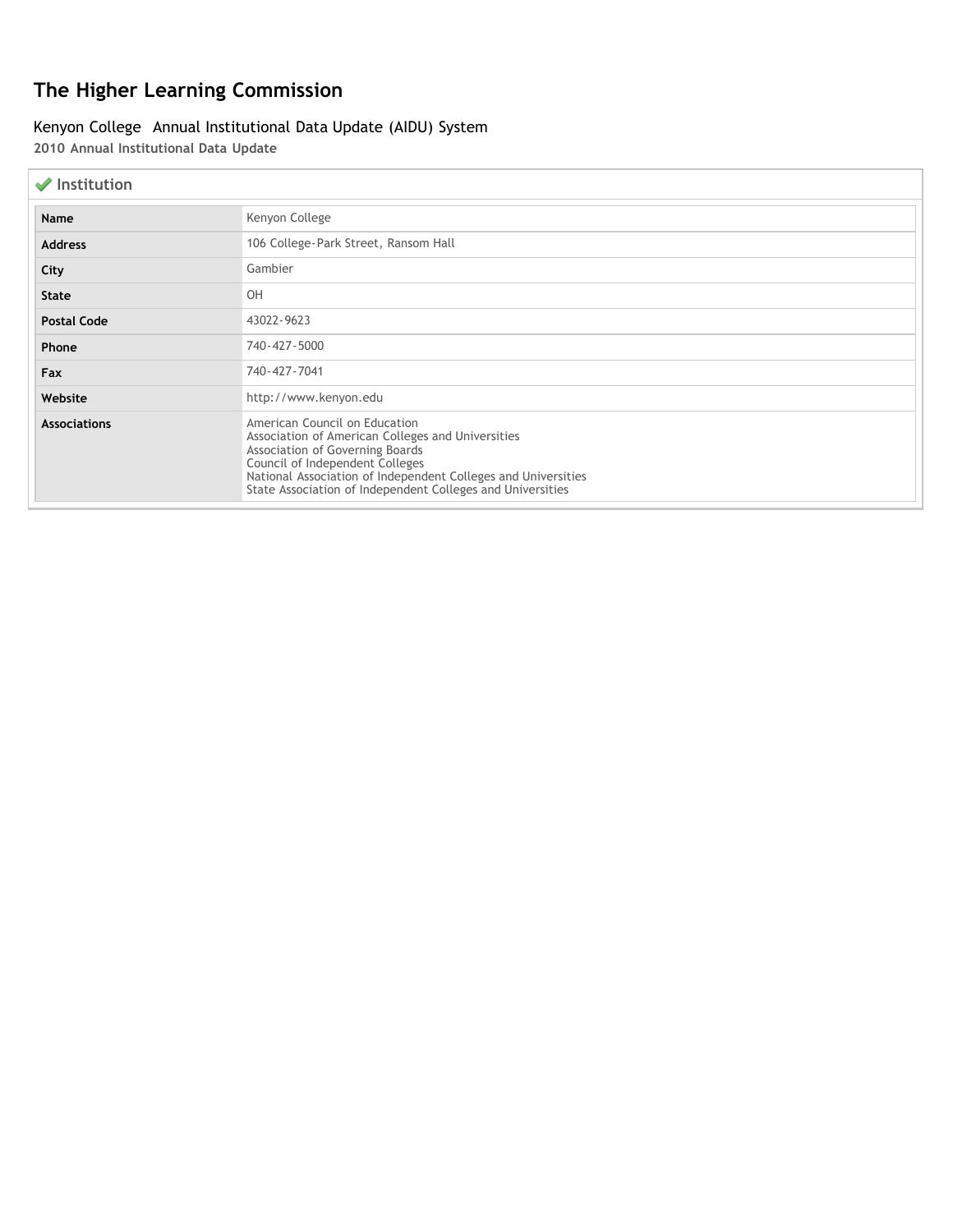| <b>◆ Contact Information</b>  |                             |                                                                 |                                               |            |              |                       |                            |                            |                    |
|-------------------------------|-----------------------------|-----------------------------------------------------------------|-----------------------------------------------|------------|--------------|-----------------------|----------------------------|----------------------------|--------------------|
| <b>Contact Type</b>           | Name                        | <b>Title</b>                                                    | <b>Address</b>                                | City       | <b>State</b> | <b>Postal</b><br>Code | Phone Fax                  |                            | Email              |
| Chief<br>Executive<br>Officer | Dr. S.<br>Georgia<br>Nugent | President                                                       | Ransom Hall 24                                | Gambier OH |              | 43022-<br>9623        | $740 -$<br>$427 -$<br>5111 | 740-<br>$427 -$<br>7041    | nugent@kenyon.edu  |
| Chief<br>Academic<br>Officer  | Nayef<br>Samhat             | Provost                                                         | 106 College-Park<br>Street, Ransom Hall       | Gambier OH |              | 43022-<br>9623        | $740 -$<br>$427 -$<br>5114 | 740-<br>$427 -$<br>5870    | samhatn@kenyon.edu |
| Chief<br>Financial<br>Officer | Mr. Joseph<br>G. Nelson     | Vice President for Finance                                      | 209 Chase Avenue                              | Gambier OH |              | 43022-<br>9623        | $740 -$<br>$427 -$<br>5172 | $740 -$<br>$427 -$<br>5651 | nelson@kenyon.edu  |
| Data Update<br>Coordinator    | Ronald K.<br>Griggs         | Director of IS and Institutional<br>Research                    | 103 College Drive,<br>Olin/Chalmers Libraries | Gambier OH |              | 43022-<br>9623        | $740 -$<br>$427 -$<br>5632 | 740-<br>$427 -$<br>5824    | griggs@kenyon.edu  |
| Accreditation<br>Liaison      | Laurie<br>Finke             | Prof. of Women's & Gender<br>Studies; Self-Study<br>Coordinator | 207 O'Connor House                            | Gambier OH |              | 43022-<br>9623        | $740 -$<br>$427 -$<br>5829 | $740 -$<br>$427 -$<br>5572 | finkel@kenyon.edu  |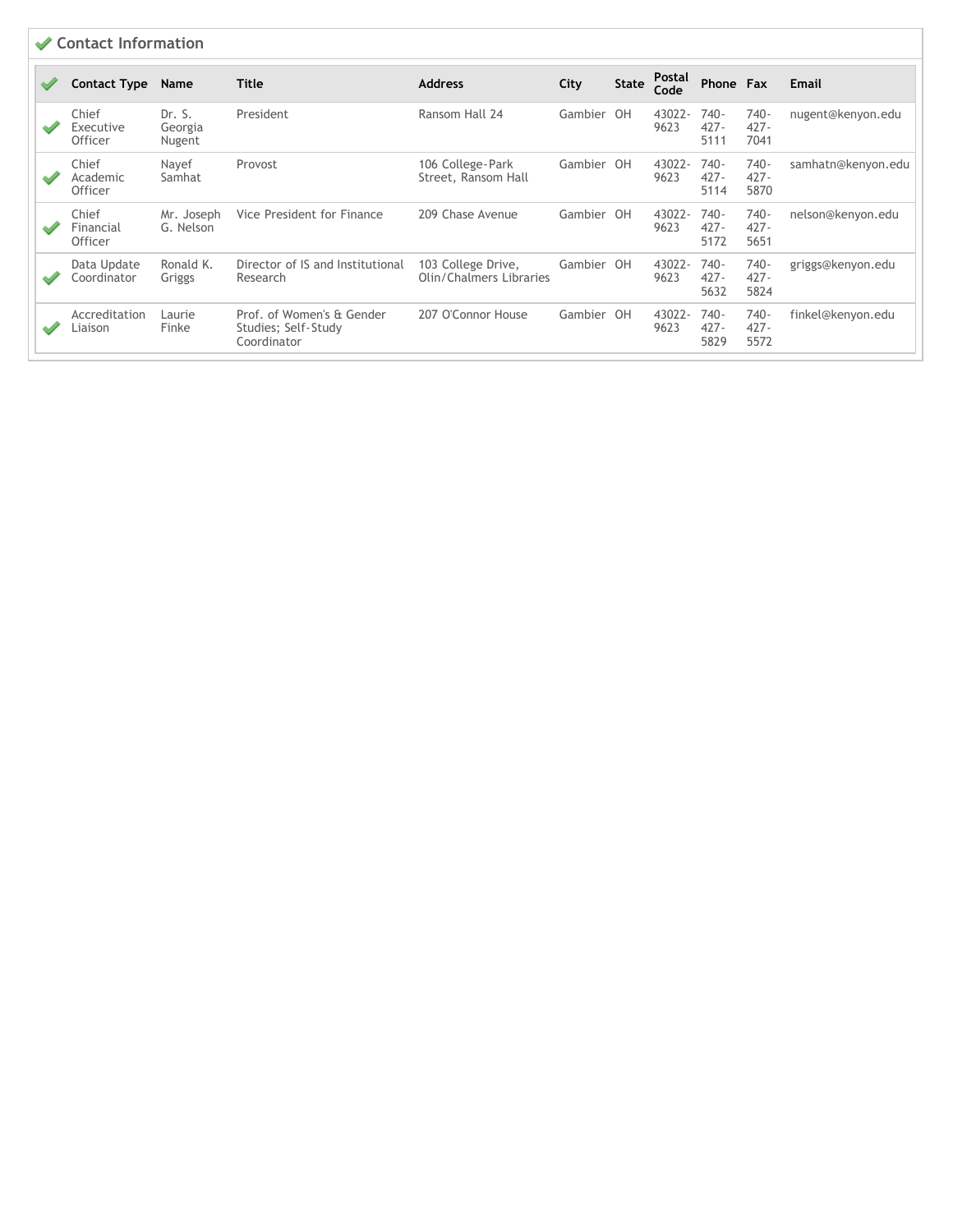| ← Federal Compliance                                                                                                                                                               |           |  |  |  |  |  |  |
|------------------------------------------------------------------------------------------------------------------------------------------------------------------------------------|-----------|--|--|--|--|--|--|
| <b>Student Identity</b>                                                                                                                                                            |           |  |  |  |  |  |  |
| Based on the Federal definitions,<br>do you offer any distance<br>education or correspondence<br>courses?                                                                          | No        |  |  |  |  |  |  |
| <b>Student Identity Process Exists?</b>                                                                                                                                            |           |  |  |  |  |  |  |
| <b>Current Methods Employed</b>                                                                                                                                                    |           |  |  |  |  |  |  |
| Do you re-verify student identity<br>at exams or other evaluations?                                                                                                                |           |  |  |  |  |  |  |
| <b>Other Methods</b>                                                                                                                                                               |           |  |  |  |  |  |  |
| Academic Calendar<br>$\mathscr{S}$                                                                                                                                                 |           |  |  |  |  |  |  |
| <b>Academic Calendar</b>                                                                                                                                                           | Semester  |  |  |  |  |  |  |
| Relationships with other Accrediting Agencies<br>✔                                                                                                                                 |           |  |  |  |  |  |  |
| <b>Accrediting Agency Status</b>                                                                                                                                                   |           |  |  |  |  |  |  |
| Has your institution had any<br>pending or final action by a state<br>agency in the past year to<br>sanction, limit, suspend or<br>terminate authorization or<br>program approval? | <b>No</b> |  |  |  |  |  |  |
| <b>Sanction Agency</b>                                                                                                                                                             |           |  |  |  |  |  |  |
| <b>Action</b>                                                                                                                                                                      |           |  |  |  |  |  |  |
| <b>Refund Policy</b>                                                                                                                                                               |           |  |  |  |  |  |  |
| Does the institution have a<br>formal student refund policy?                                                                                                                       | Yes       |  |  |  |  |  |  |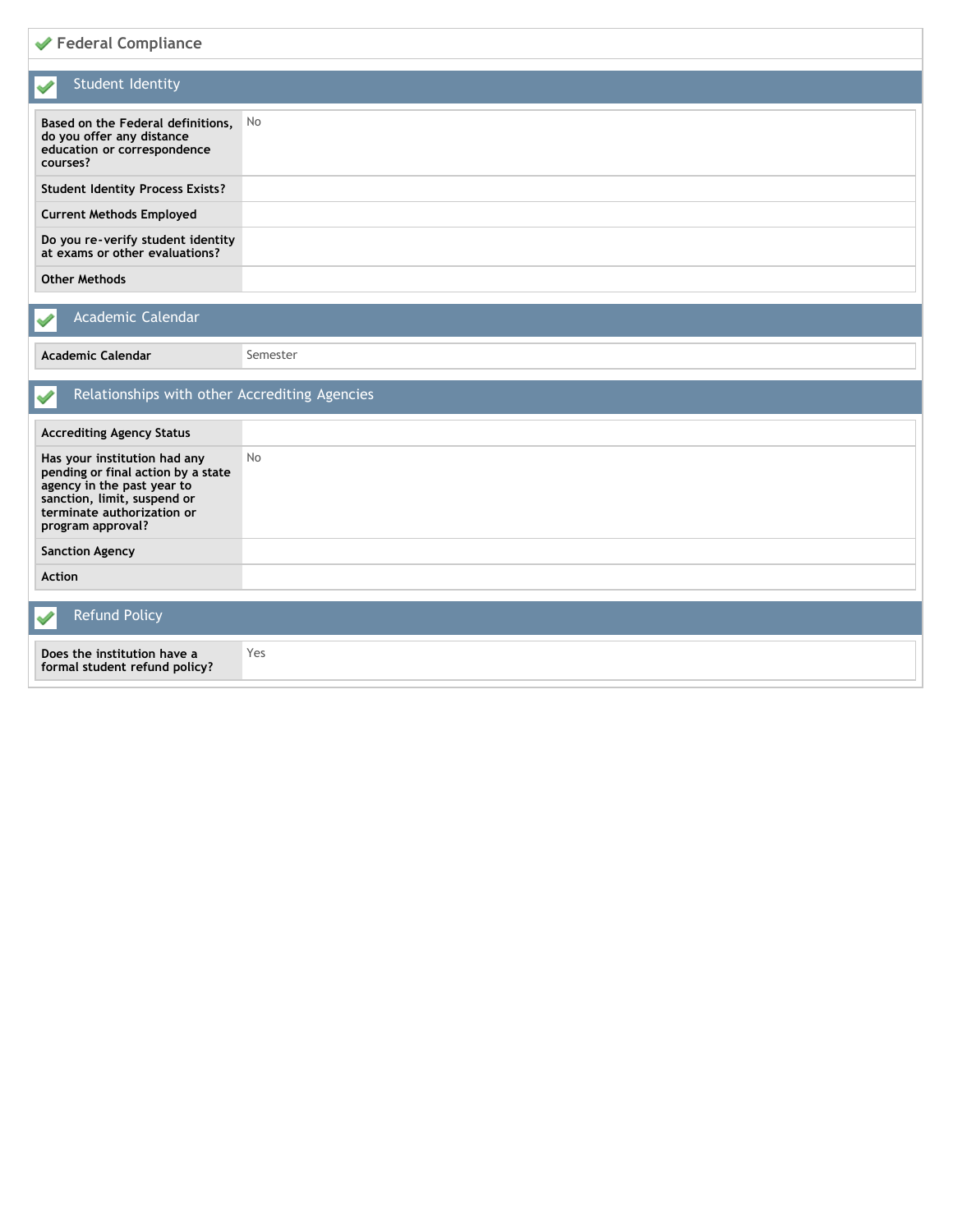|                               | Student Headcount by Level |          |                 |  |  |  |  |  |
|-------------------------------|----------------------------|----------|-----------------|--|--|--|--|--|
|                               | <b>Type</b>                | Current  | <b>Previous</b> |  |  |  |  |  |
| s                             | Full-Time Undergraduate    | 1,619    | 1,618           |  |  |  |  |  |
| ⊌                             | Part-Time Undergraduate    | 13       | 15              |  |  |  |  |  |
| s                             | <b>Full-Time Graduate</b>  | $\Omega$ | υ               |  |  |  |  |  |
|                               | Part-Time Graduate         | 0        | 0               |  |  |  |  |  |
| Student Headcount by Category |                            |          |                 |  |  |  |  |  |
|                               | Type                       | Current  | <b>Previous</b> |  |  |  |  |  |

|  | Certificate-Seeking Undergraduate      |       |      |
|--|----------------------------------------|-------|------|
|  | Degree-Seeking Undergraduate           | 1.618 | .616 |
|  | Post-Baccalaureate Certificate-Seeking |       |      |
|  | Post-Baccalaureate Degree-Seeking      |       |      |
|  |                                        |       |      |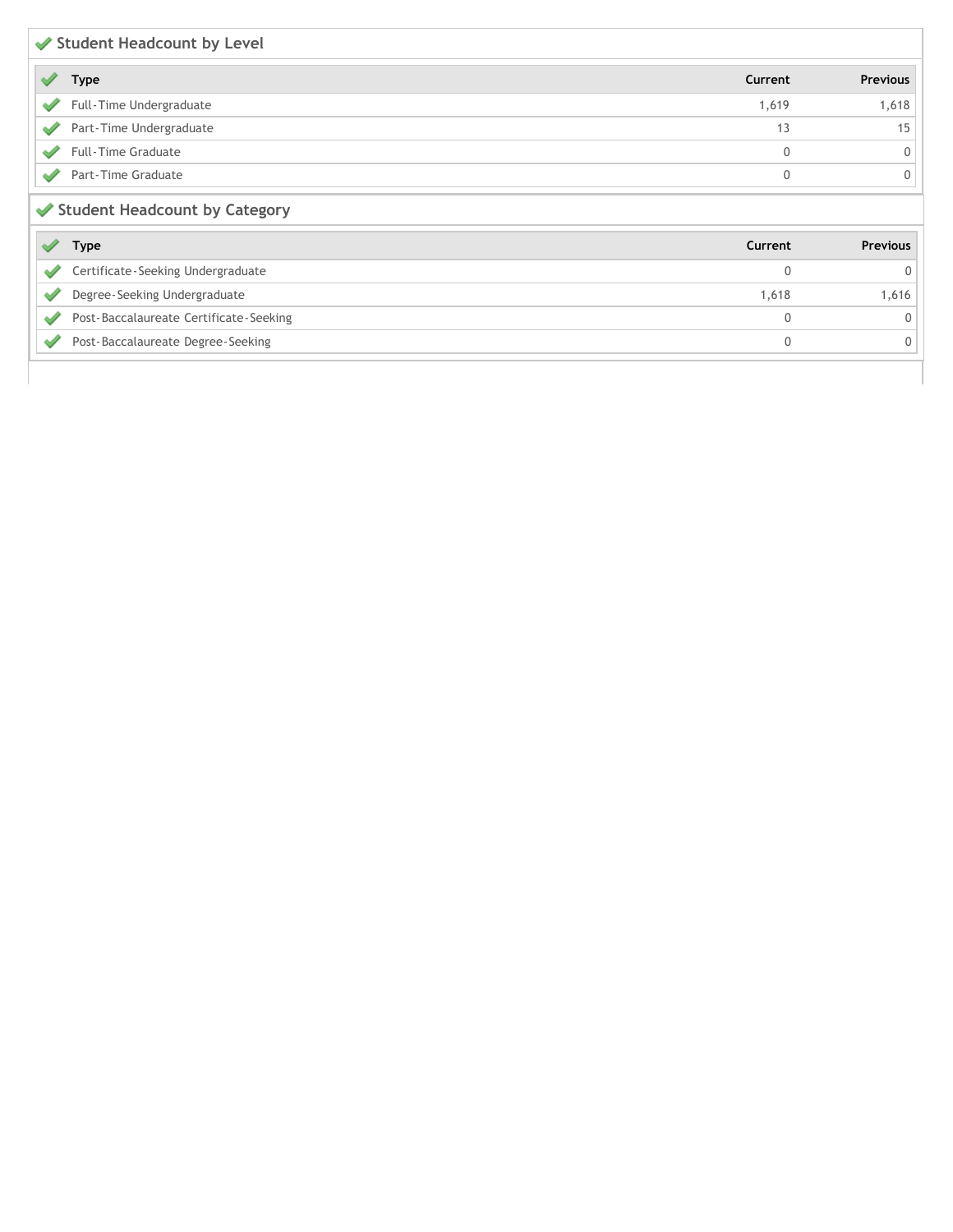| ↓ Total Entering Undergraduate Headcount |         |                 |  |  |  |
|------------------------------------------|---------|-----------------|--|--|--|
| Type                                     | Current | <b>Previous</b> |  |  |  |
| <b>Full-Time Entering</b>                | 483     |                 |  |  |  |
| Part-Time Entering                       |         |                 |  |  |  |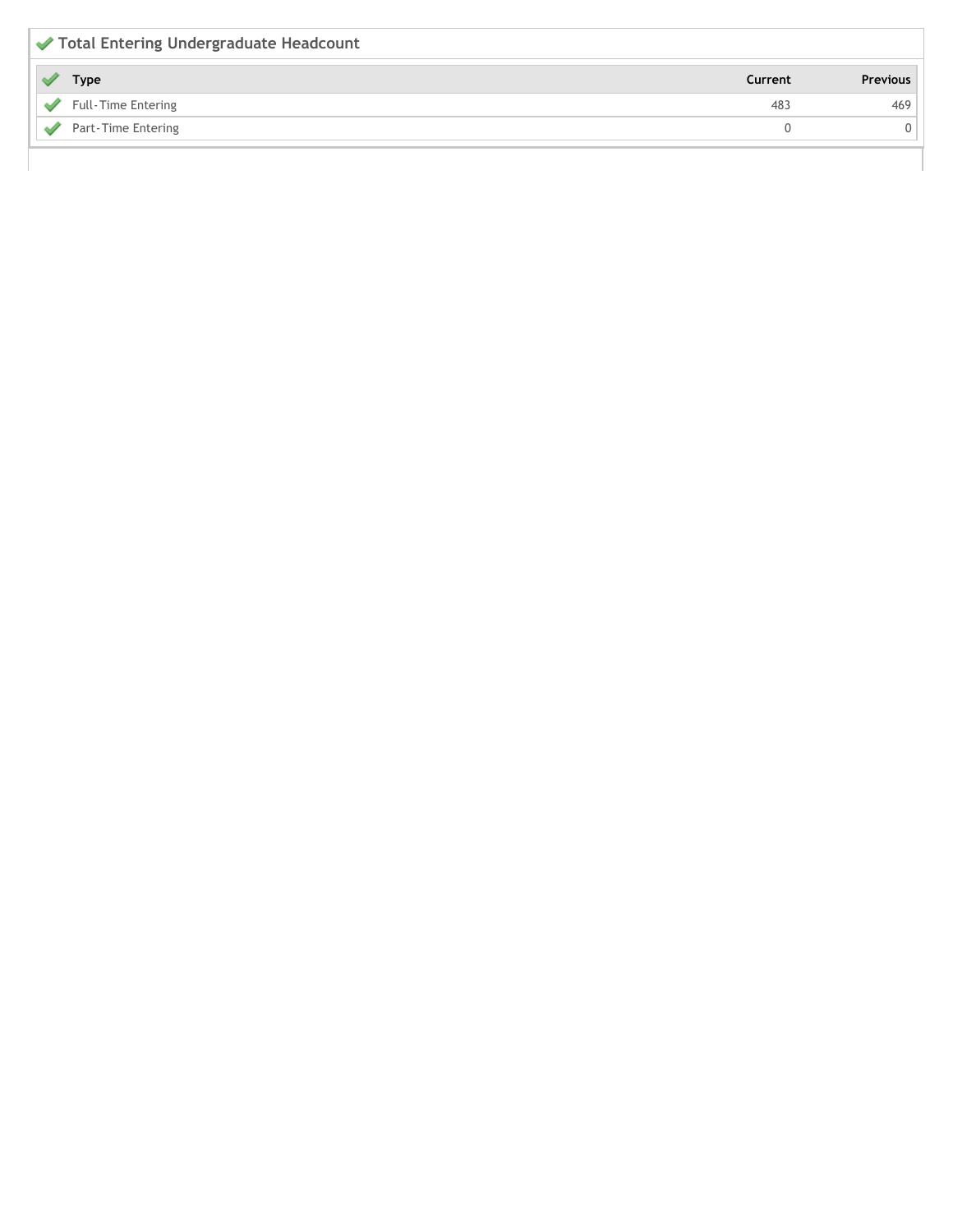| Institutional Headcount      |         |                 |  |  |  |  |  |
|------------------------------|---------|-----------------|--|--|--|--|--|
| Type                         | Current | <b>Previous</b> |  |  |  |  |  |
| <b>Full-Time Faculty</b>     | 157     | 156             |  |  |  |  |  |
| Part-Time Faculty            | 42      | 21              |  |  |  |  |  |
| Full-Time Administration     | 182     | 185             |  |  |  |  |  |
| Part-Time Administration     | 19      | 30              |  |  |  |  |  |
| Full-Time Staff              | 187     | 164             |  |  |  |  |  |
| Part-Time Staff              | 94      | 118             |  |  |  |  |  |
| <b>Student-Faculty Ratio</b> | 101     | 0               |  |  |  |  |  |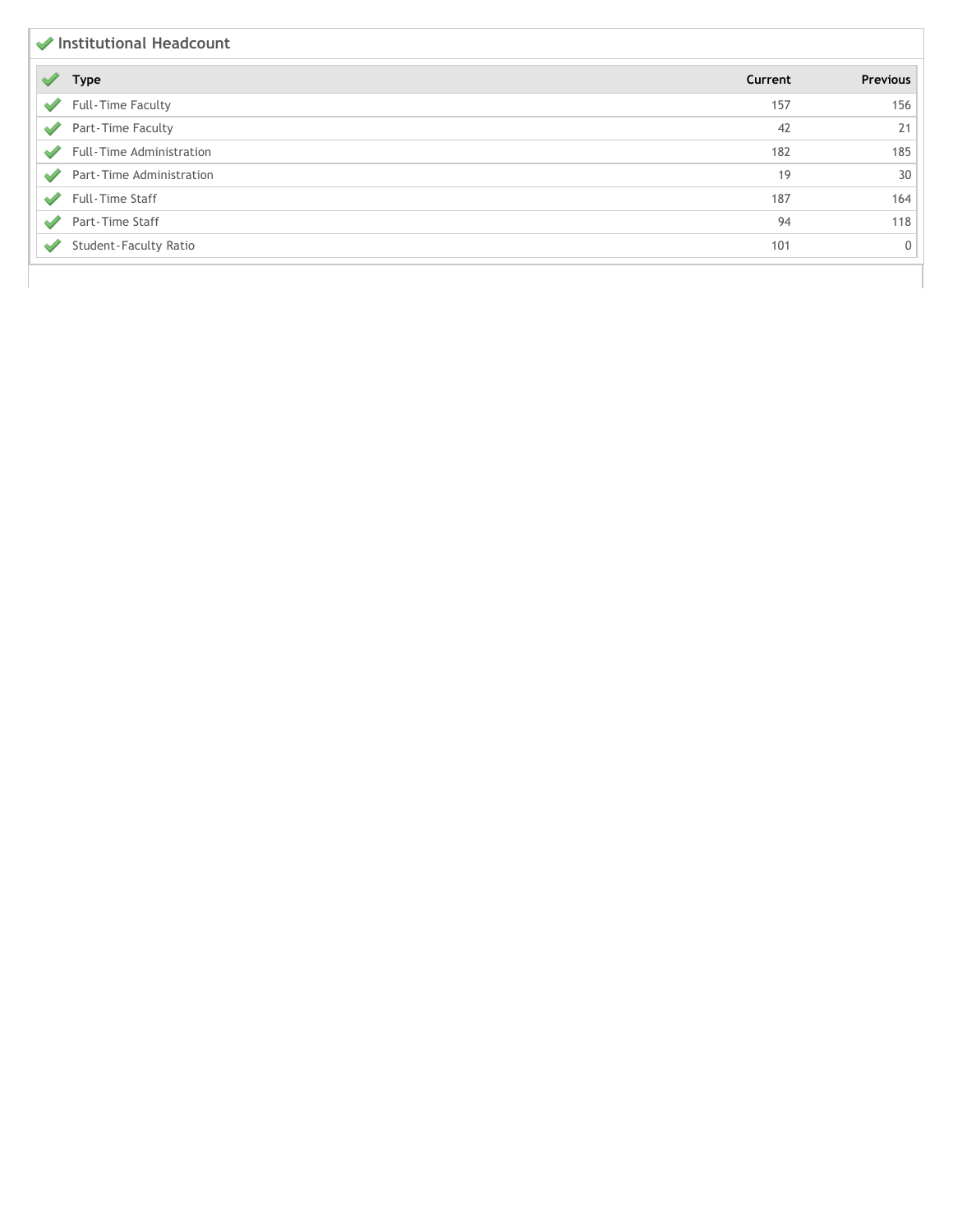## **Certificates & Degrees Awarded Type Current Previous** Certificates Awarded  $\boldsymbol{0}$ Associate's Degrees Awarded 0 Bachelor's Degrees Awarded 386 Master's Degrees Awarded  $\boldsymbol{0}$ Specialist's Degrees Awarded  $\,$   $\,$   $\,$ Doctor's Degrees Awarded  $\boldsymbol{0}$

0

 $\boldsymbol{0}$ 

 $\boldsymbol{0}$ 

 $\boldsymbol{0}$ 

 $\boldsymbol{0}$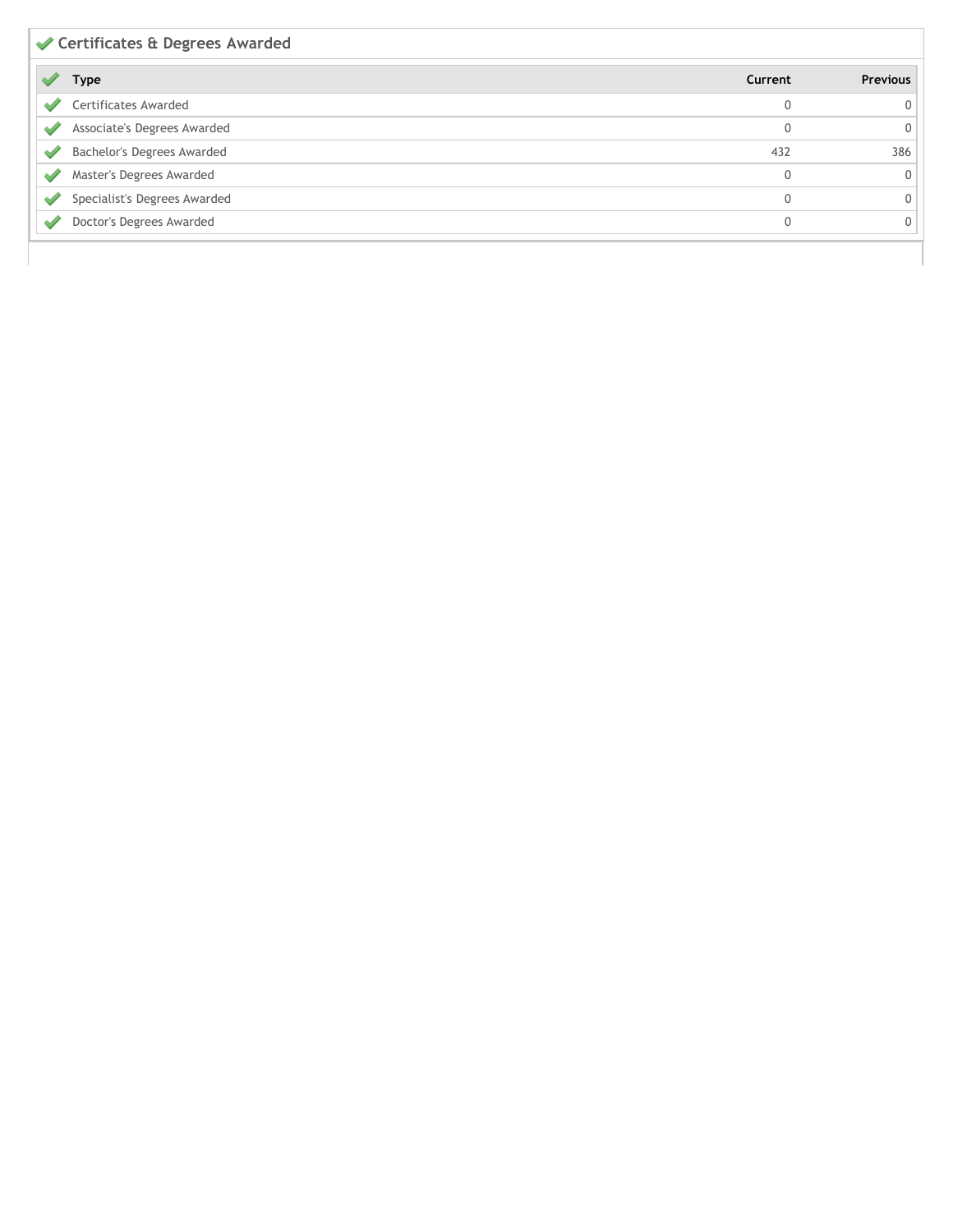| Degree Programs Offered      |          |                 |  |  |  |  |  |
|------------------------------|----------|-----------------|--|--|--|--|--|
| Type                         | Current  | <b>Previous</b> |  |  |  |  |  |
| Associate's Degree Programs  | $\Omega$ |                 |  |  |  |  |  |
| Bachelor's Degree Programs   | 32       | 31              |  |  |  |  |  |
| Master's Degree Programs     | $\Omega$ | 0               |  |  |  |  |  |
| Specialist's Degree Programs | $\Omega$ |                 |  |  |  |  |  |
| Doctor's Degree Programs     | $\Omega$ | $\sigma$        |  |  |  |  |  |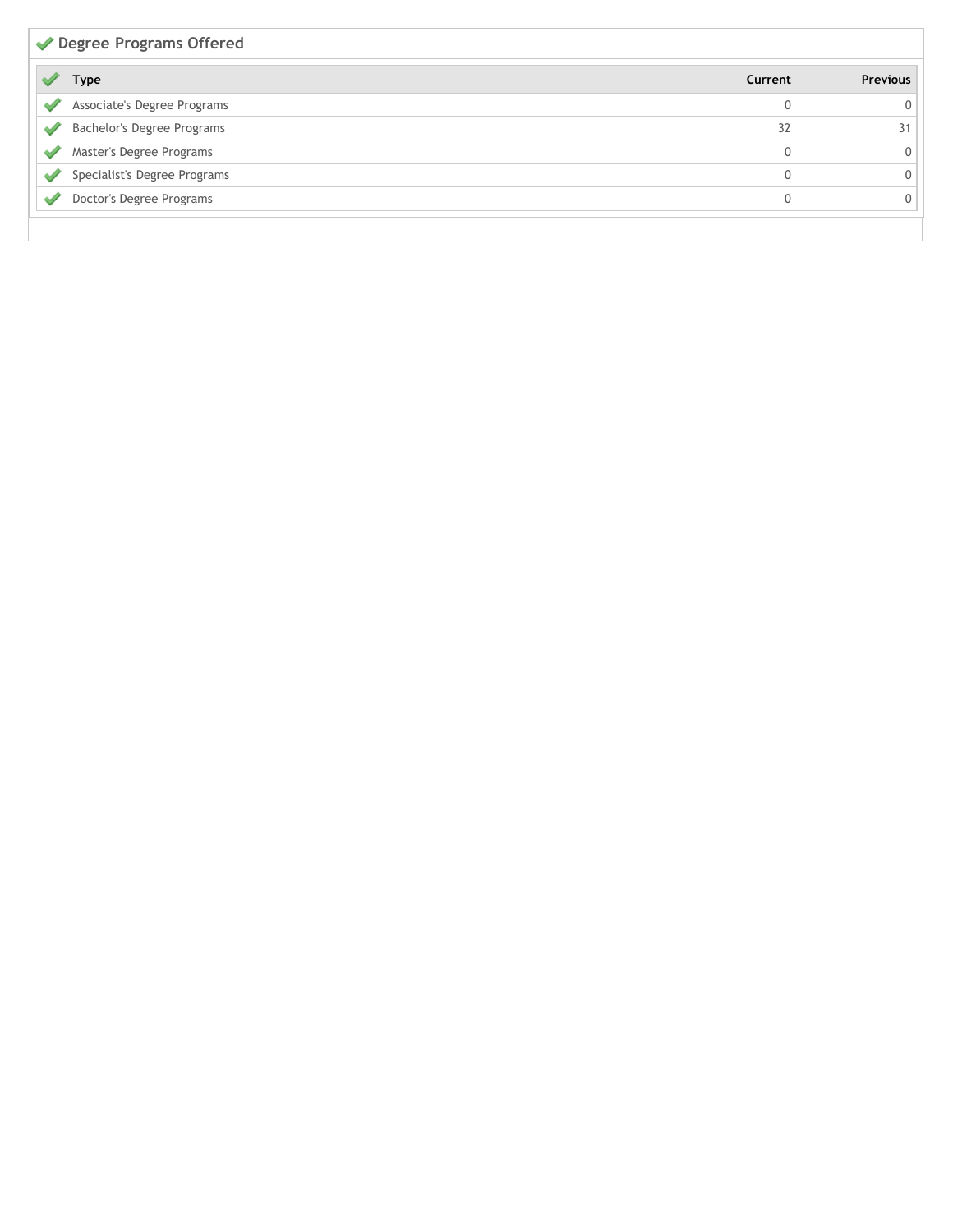## **Certificate Programs Offered**

| Гуре                                                                                                                                                                                                                                                                                       | Current | <b>Previous</b> |
|--------------------------------------------------------------------------------------------------------------------------------------------------------------------------------------------------------------------------------------------------------------------------------------------|---------|-----------------|
| Total number of certificates offered                                                                                                                                                                                                                                                       |         |                 |
| Of the total number of certificates, how many are Title IV eligible?                                                                                                                                                                                                                       |         |                 |
| This listing is provided for informational purposes only. The section lists Title IV eligible certificates, where<br>the courses are not a subset of courses extracted from existing degree programs with 50% or more being<br>courses specifically developed for the certificate program. |         | None            |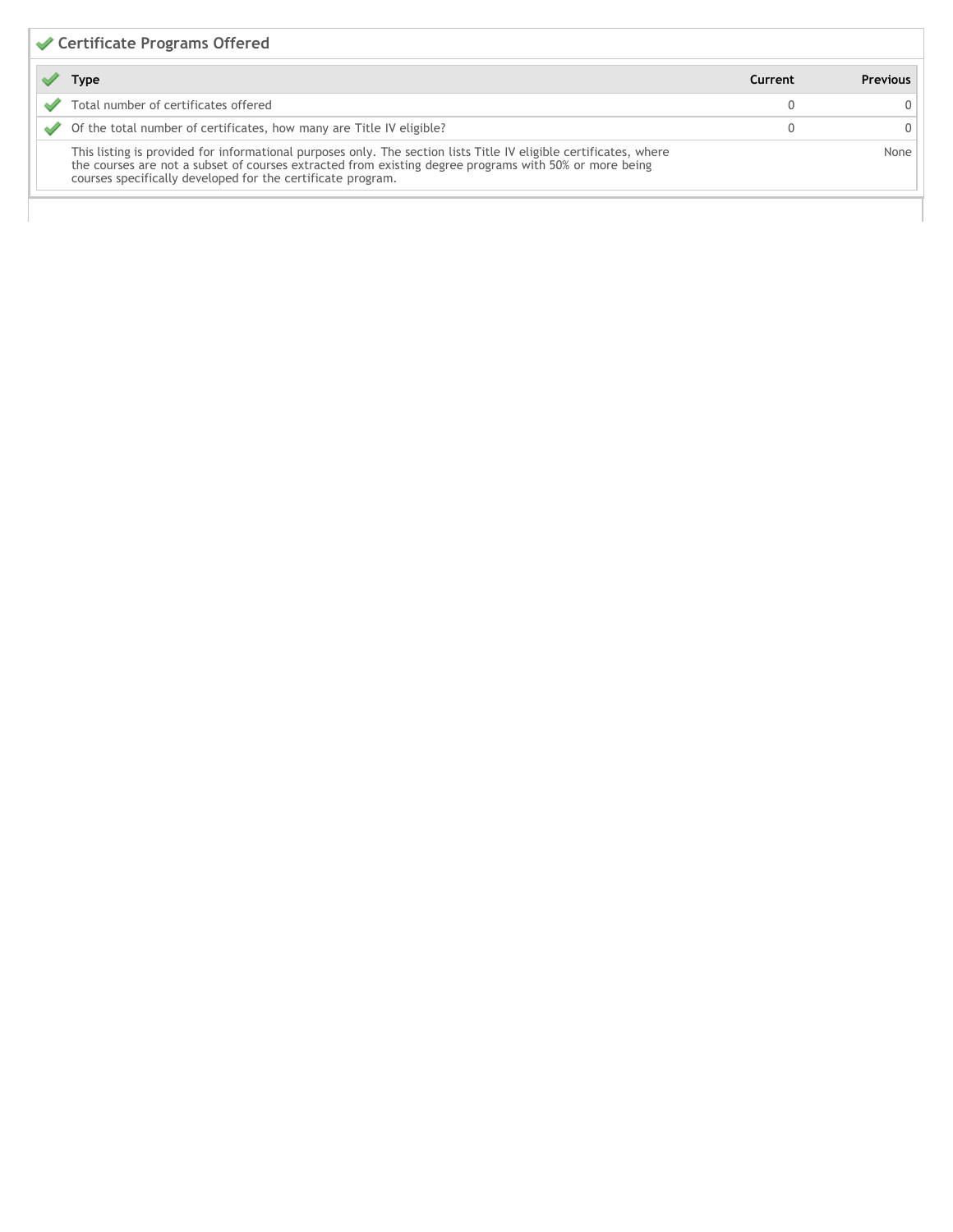| Off Campus Activities - Branch Campuses |          |      |               |               |        |                |                                    |         |                   |                  |
|-----------------------------------------|----------|------|---------------|---------------|--------|----------------|------------------------------------|---------|-------------------|------------------|
|                                         | Location | Name | <b>Status</b> | <b>Opened</b> | Closed | <b>Address</b> | City<br><b>State</b><br><b>Zip</b> | Country | Prev<br><b>HC</b> | New<br><b>HC</b> |
| None                                    |          |      |               |               |        |                |                                    |         |                   |                  |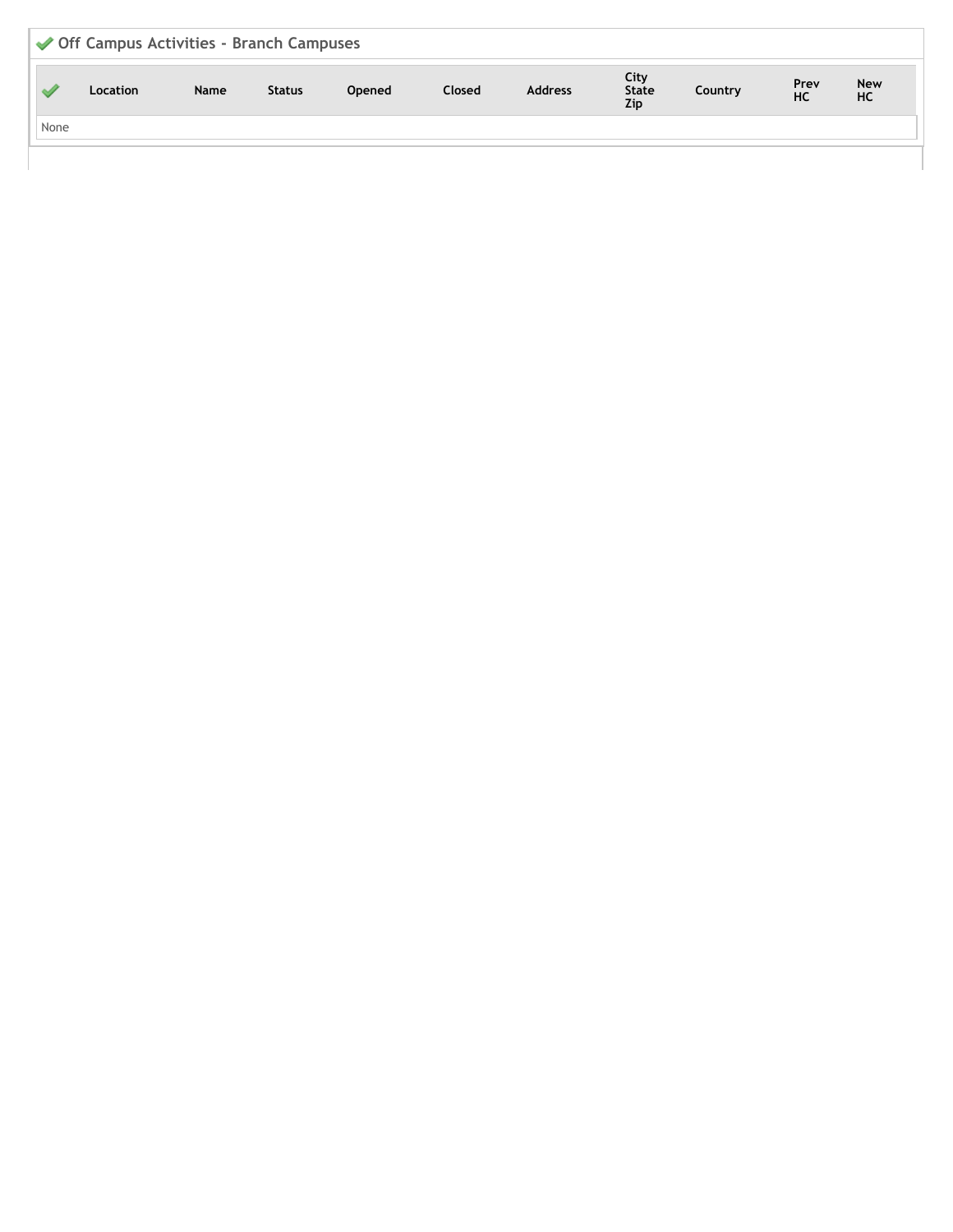|      | ◆ Off Campus Activities - Additional Locations |      |               |                |      |              |         |                    |        |
|------|------------------------------------------------|------|---------------|----------------|------|--------------|---------|--------------------|--------|
|      | <b>Location</b>                                | Name | <b>Status</b> | <b>Address</b> | City | <b>State</b> | Country | <b>Previous HC</b> | New HC |
| None |                                                |      |               |                |      |              |         |                    |        |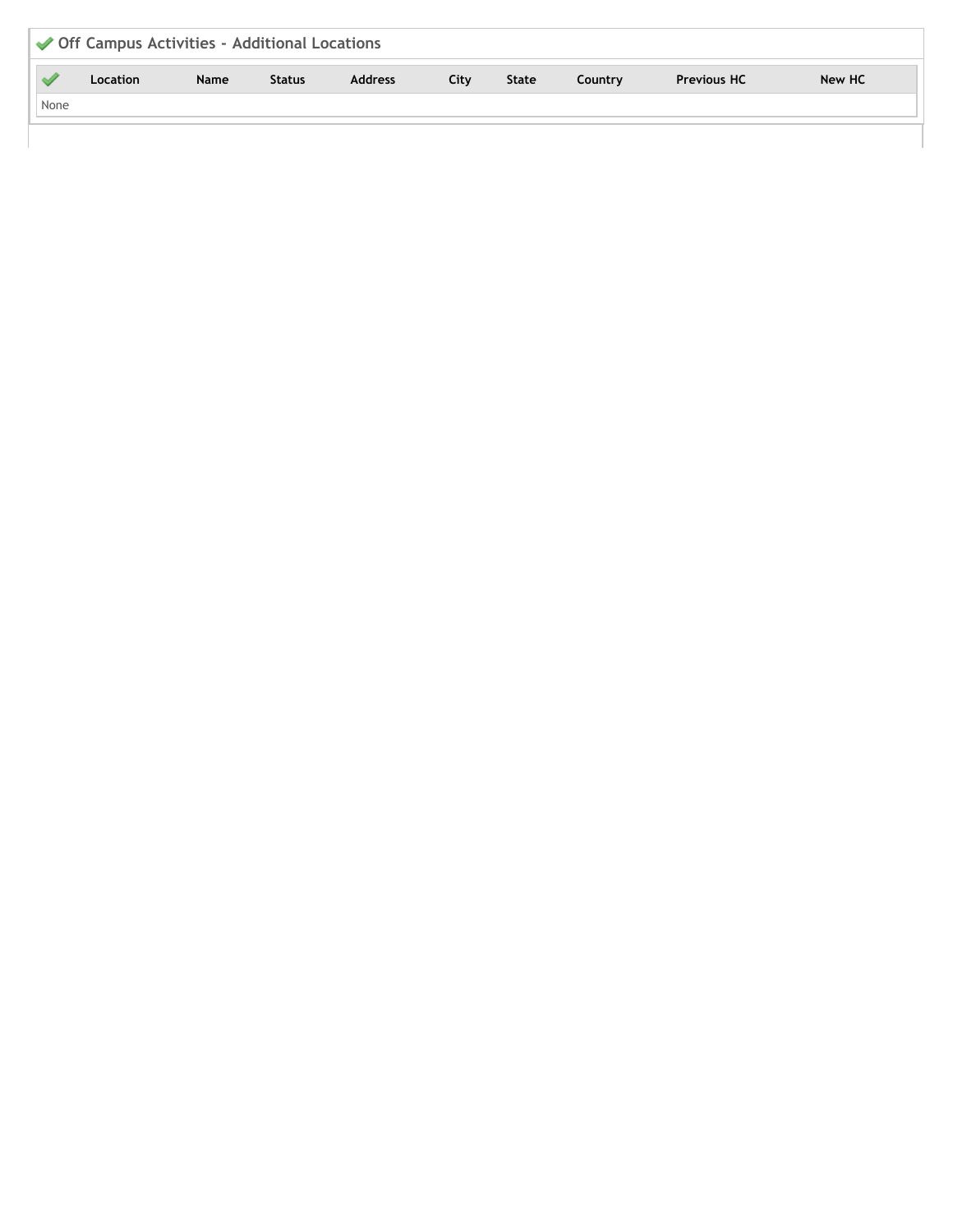| Off Campus Activities - In State Course Locations |         |                 |  |  |  |  |
|---------------------------------------------------|---------|-----------------|--|--|--|--|
| Type                                              | Current | <b>Previous</b> |  |  |  |  |
| Number of Locations                               |         |                 |  |  |  |  |
| Total Headcount of these Locations                | None    |                 |  |  |  |  |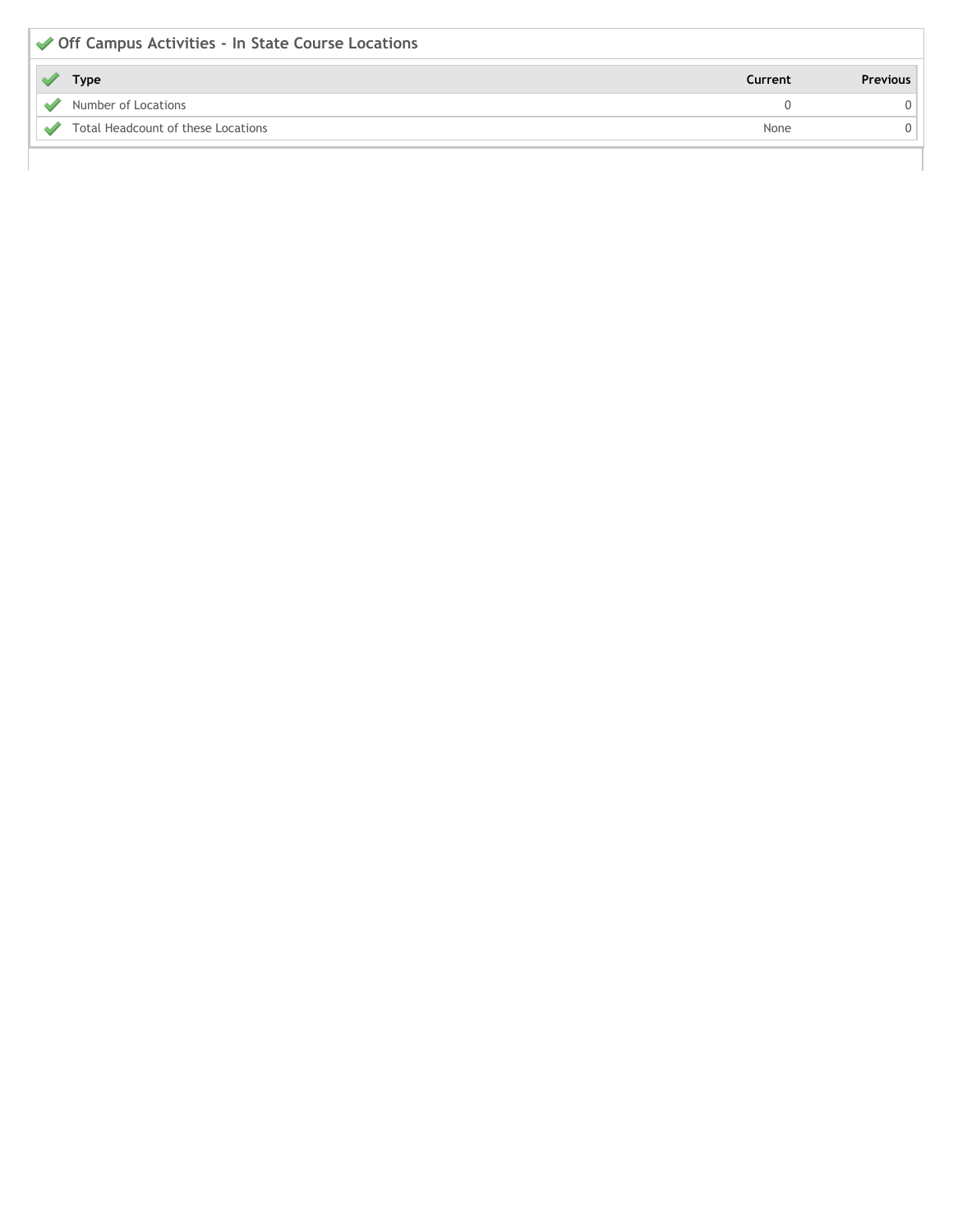| ◆ Off Campus Activities - Out of State & Out of US Course Locations |                 |      |               |        |        |         |                      |         |                   |  |                     |                    |
|---------------------------------------------------------------------|-----------------|------|---------------|--------|--------|---------|----------------------|---------|-------------------|--|---------------------|--------------------|
|                                                                     | <b>Location</b> | Name | <b>Status</b> | Opened | Closed | Address | City<br>State<br>Zip | Country | Prev New<br>HC HC |  | <b>Prev Courses</b> | <b>New Courses</b> |
| None                                                                |                 |      |               |        |        |         |                      |         |                   |  |                     |                    |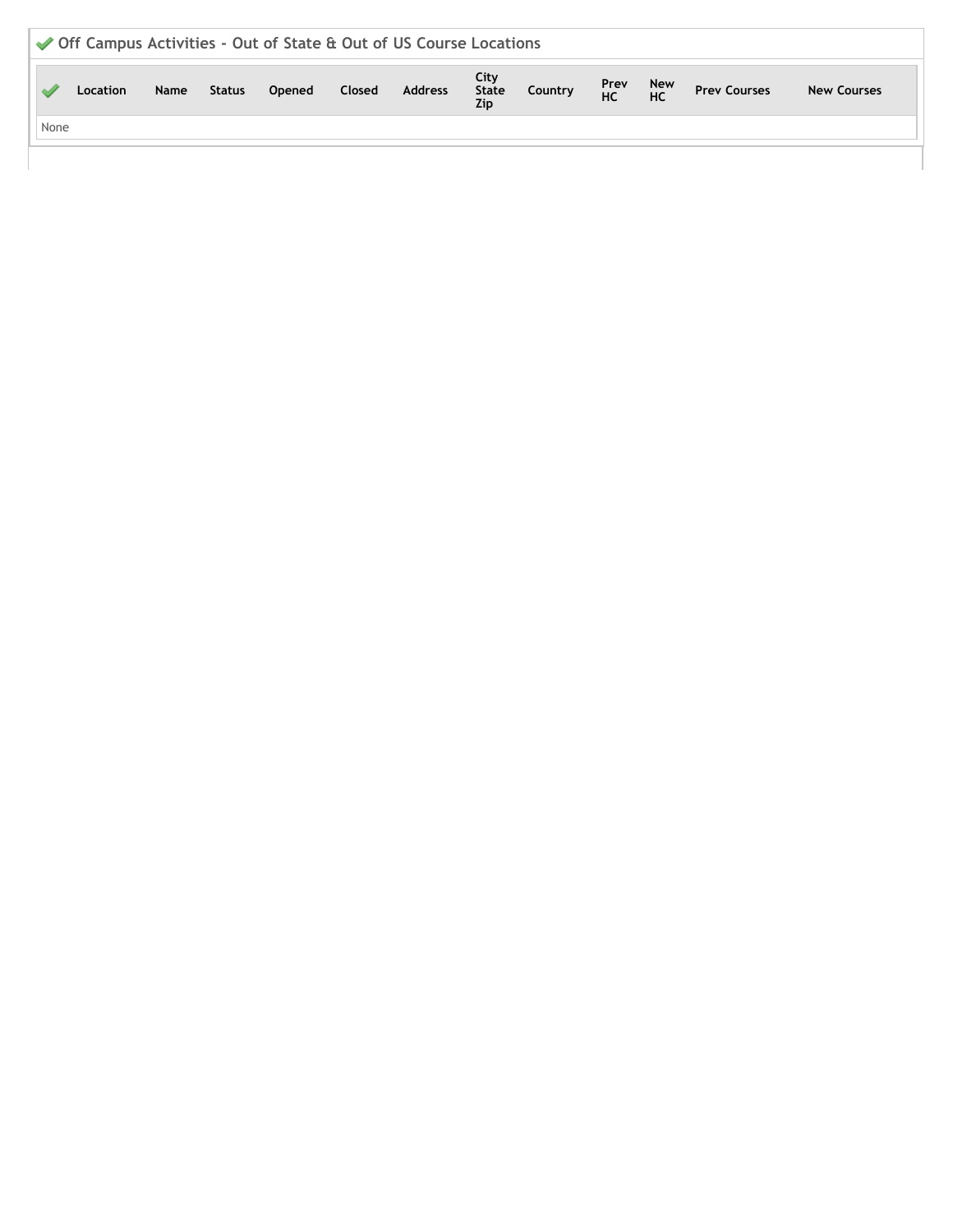| Dual Credit |                                                                                                                                                                                                     |         |                 |  |  |  |  |
|-------------|-----------------------------------------------------------------------------------------------------------------------------------------------------------------------------------------------------|---------|-----------------|--|--|--|--|
|             | Type                                                                                                                                                                                                | Current | <b>Previous</b> |  |  |  |  |
|             | Total Dual Credit Student Headcount                                                                                                                                                                 |         |                 |  |  |  |  |
|             | Do any of your dual credit arrangements culminate in the granting of both a high school diploma and a college degree while the student is still enrolled in or has just graduated from high school? | No      | No.             |  |  |  |  |
|             | Identify the maximum number of dual credits a student can receive                                                                                                                                   | N/A     |                 |  |  |  |  |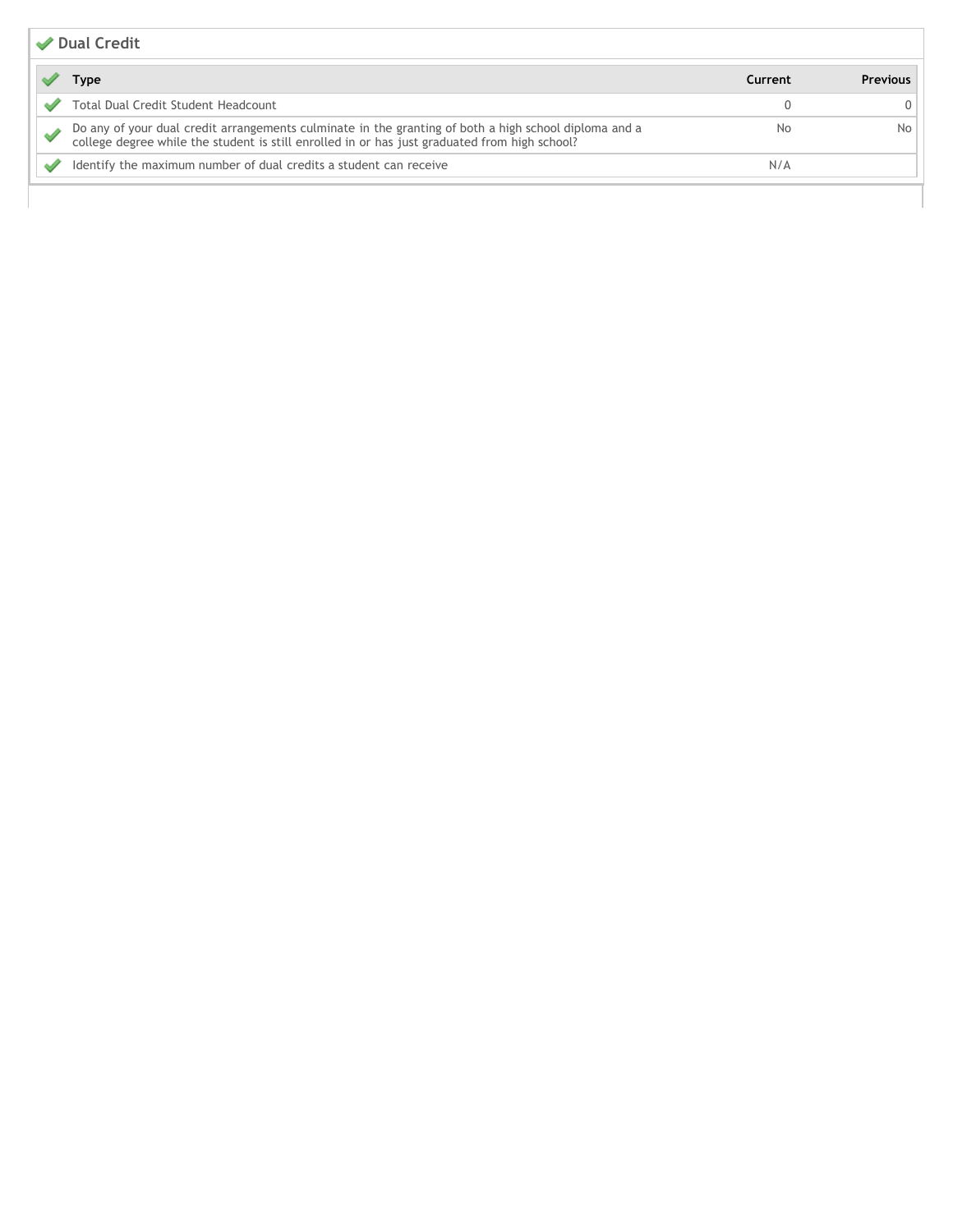| Distance Education & Correspondence Programs |                                                          |                   |                                                                |            |               |                        |      |  |  |  |  |
|----------------------------------------------|----------------------------------------------------------|-------------------|----------------------------------------------------------------|------------|---------------|------------------------|------|--|--|--|--|
|                                              | Type                                                     |                   |                                                                |            |               |                        |      |  |  |  |  |
|                                              | Total Headcount in courses offered by Distance Education |                   |                                                                |            |               |                        |      |  |  |  |  |
|                                              |                                                          |                   | Total Headcount in courses offered by Correspondence Education |            |               |                        | None |  |  |  |  |
|                                              | Type                                                     | <b>Start Date</b> | <b>Modality</b>                                                | <b>CIP</b> | Program Level | <b>Additional Desc</b> |      |  |  |  |  |
| None                                         |                                                          |                   |                                                                |            |               |                        |      |  |  |  |  |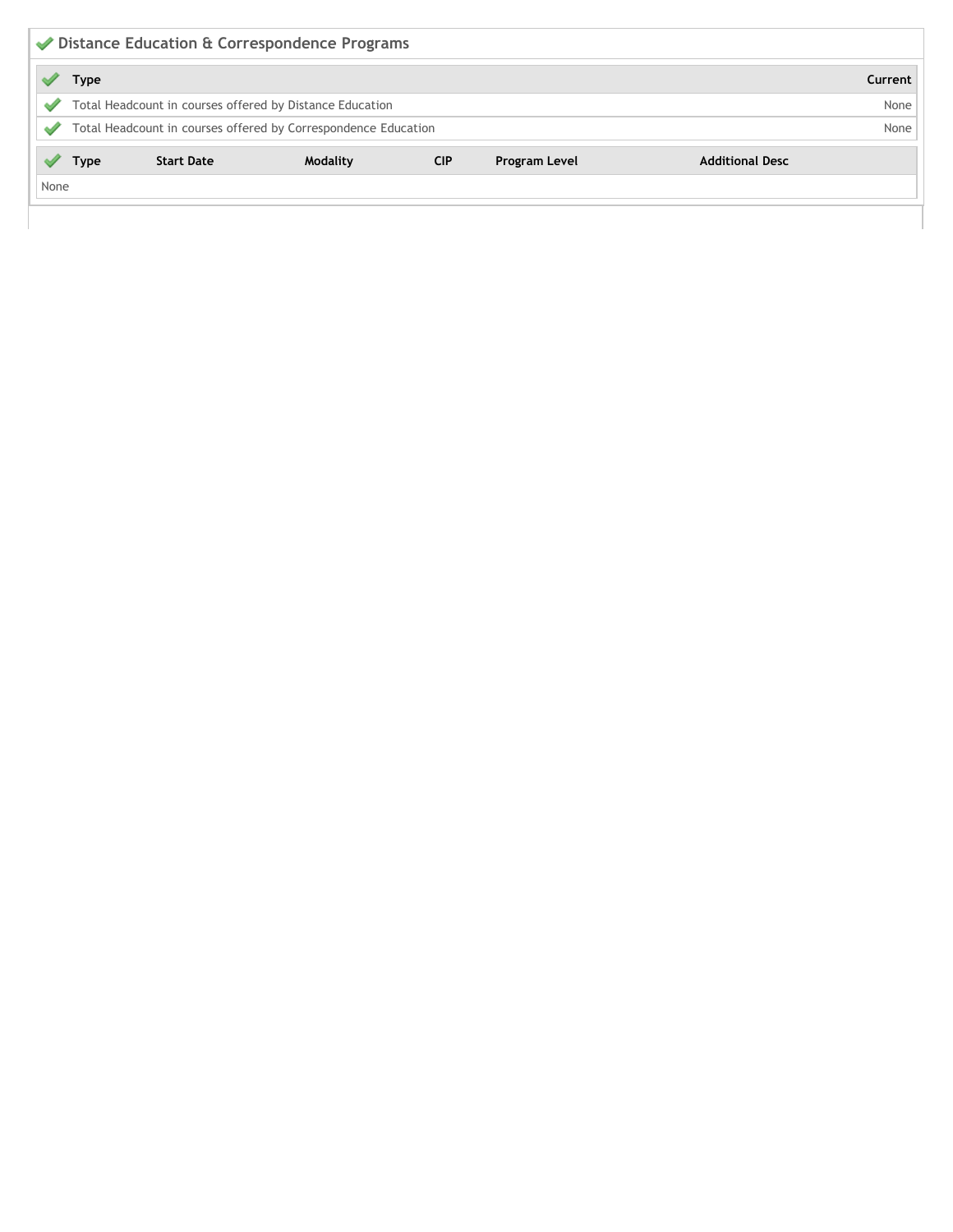| └ Contractual Arrangements |            |              |       |  |  |                           |                        |                       |           |  |
|----------------------------|------------|--------------|-------|--|--|---------------------------|------------------------|-----------------------|-----------|--|
| Entity                     | Accreditor | Relationship | State |  |  | Country CIP Program Level | <b>Additional Desc</b> | <b>Effective Date</b> | Headcount |  |
| None                       |            |              |       |  |  |                           |                        |                       |           |  |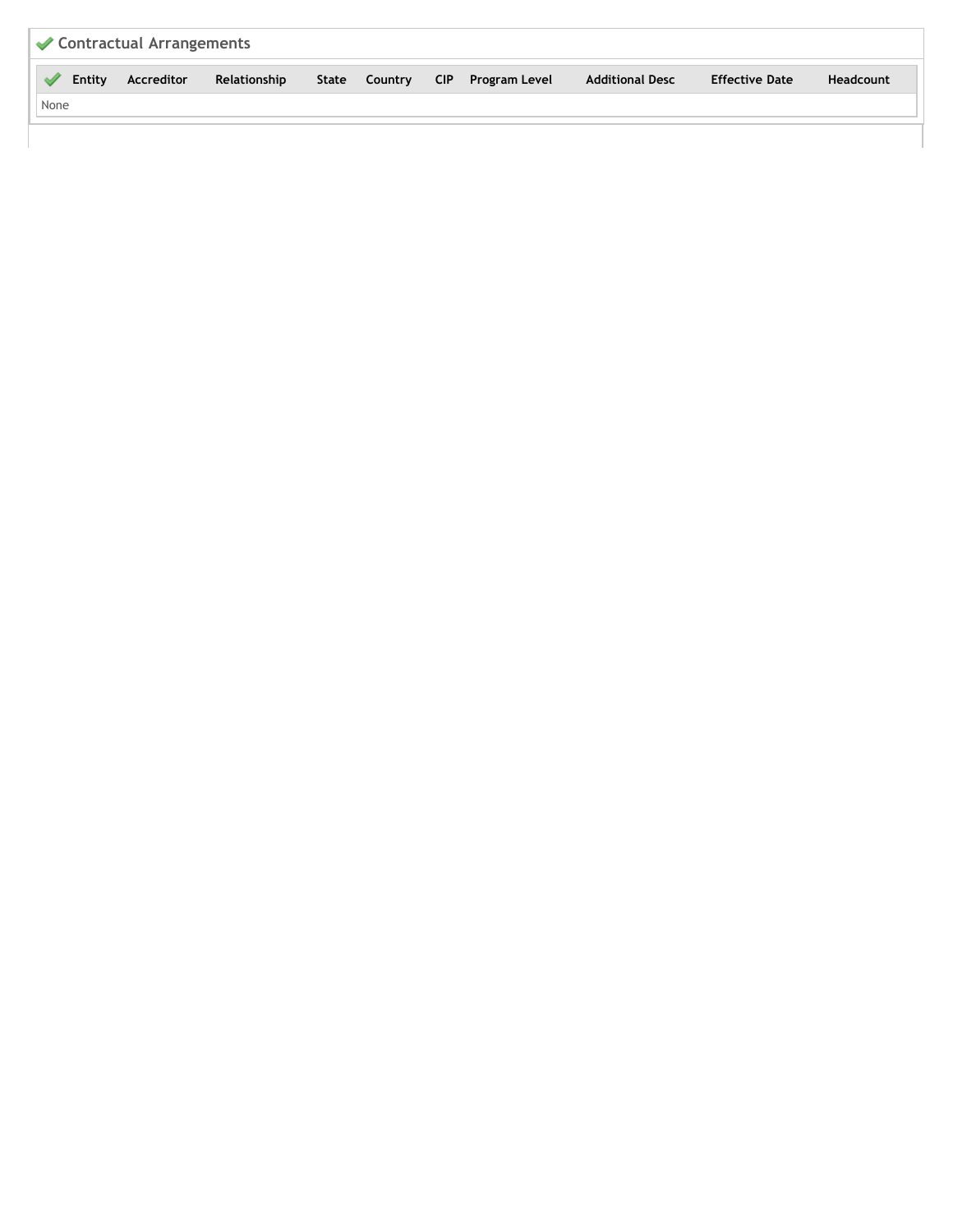| ◯ Consortial Arrangements |        |       |         |            |                      |                        |            |                       |           |  |
|---------------------------|--------|-------|---------|------------|----------------------|------------------------|------------|-----------------------|-----------|--|
|                           | Entity | State | Country | <b>CIP</b> | <b>Program Level</b> | <b>Additional Desc</b> | Accreditor | <b>Effective Date</b> | Headcount |  |
| None                      |        |       |         |            |                      |                        |            |                       |           |  |